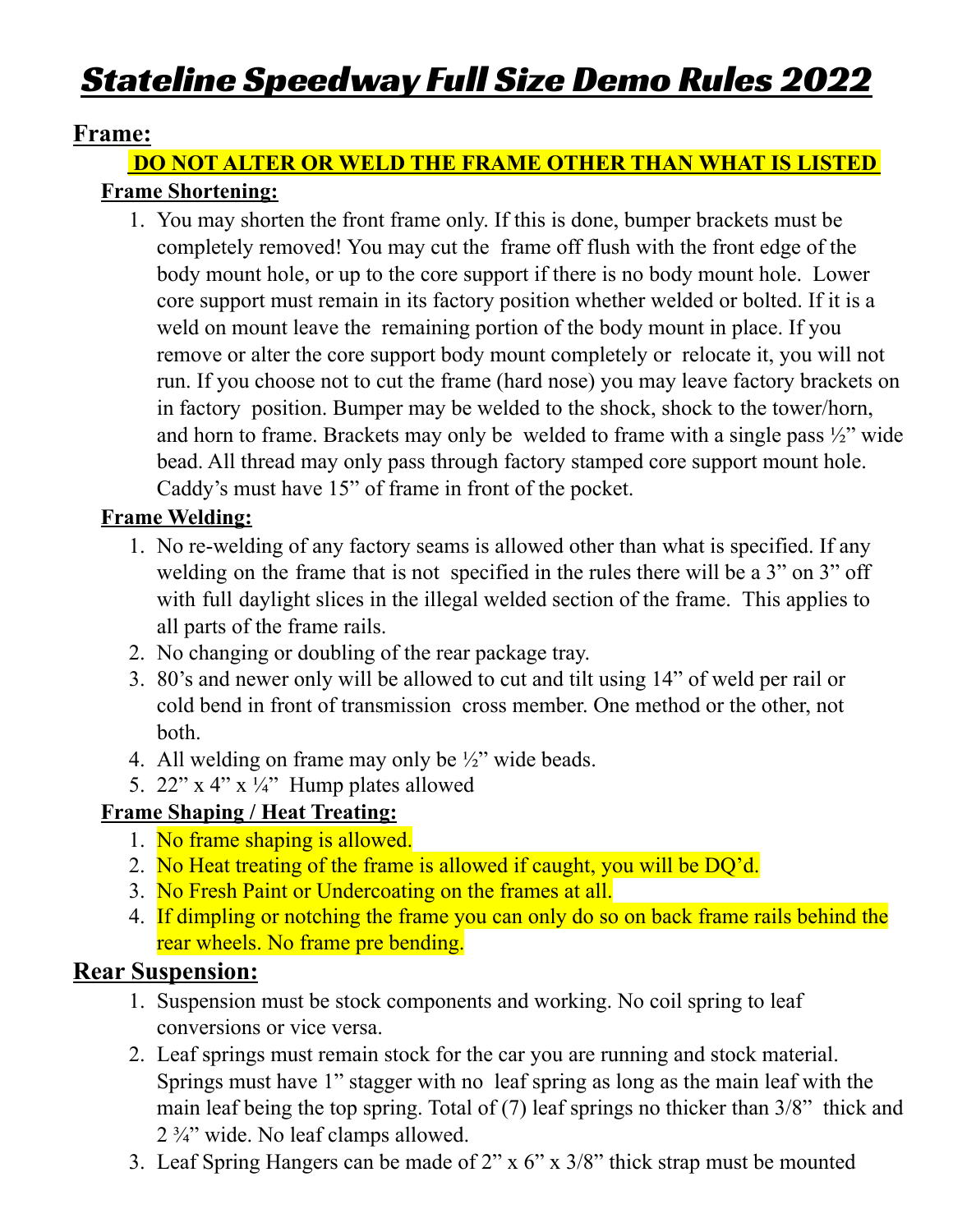with (1)  $\frac{1}{2}$ " bolt per frame rail (No welding) You cannot pin this portion of the frame, only the bolt may pass through the frame in the stock leaf mount hole. These cannot extend past the top part of the frame only.

- 4. You may use 3/8" chain around your axle to the frame hump with one wrap (this may only go through the sheet metal directly above the hump), links may not be welded or bolted to the frame.
- 5. No other means other than tires and springs and spring spacers (spacers can be no bigger in diameter than springs) may be used to raise the cars suspension. No All Thread Shocks.
- 6. Rear end control arms can't be reinforced. They must attach in stock configuration for the suspension setup you are using.
- 7. Watts link conversion kits are allowed. Upper control arm bracket plate may be no larger than 6'x6"x3/8" and may not weld to the package tray in any way. Bolts may not pass through body. Lower mounts may only be 3"x3"x1/4" and only weld to the side of the frame. No gusset dot added material, and these can't weld to top or bottom of frame in any way. All brackets must be in the position a car without watts link would be (example: 98-02 ford must be mounted like a 97 ford) All other brackets must be removed. You can cut the outside mount brackets and reuse them on the inside; if running '98+

#### **Rear Ends:**

- 1. May use any rear end
- 2. No spring spacers any bigger in diameter than the springs
- 3. You may adjust the pinion angle. Welded, spool or posi-track allowed
- 4. Rear ends must not support frame or body in any way.
- 5. Mounting points for control arms may be homemade but nothing overkill. (Tech Discretion) Example. Welding mounting points on a leaf spring rear end for a coil car setup.
- 6. Pinion breaks are allowed.

## **Front Suspension/Steering:**

- 1. Suspension must be stock components and working.
- 2. Tie Rods can be aftermarket. Ball joints may be replaced but must be bolt in style no welding.
- 3. Upper and lower control arm, struts and strut mounting, and spindles must be factory and in factory position. Do not re engineer the way the steering components mount to the frame. You may reinforce stock tie rods with a 1"x 1" x 1/8" angle. No other front suspension or steering may be reinforced.
- 4. A-Arms: Upper A-arms only may be welded.
	- a. you may only use up to two 3"x4"x3/16" thick strap per upper A-arm. This strap must weld to the a-arm  $\&$  frame and cannot extend farther forward or backward than 1" past the widest part of the A-arm frame.
	- b. If swapping upper control Arms, they must be direct bolt on with no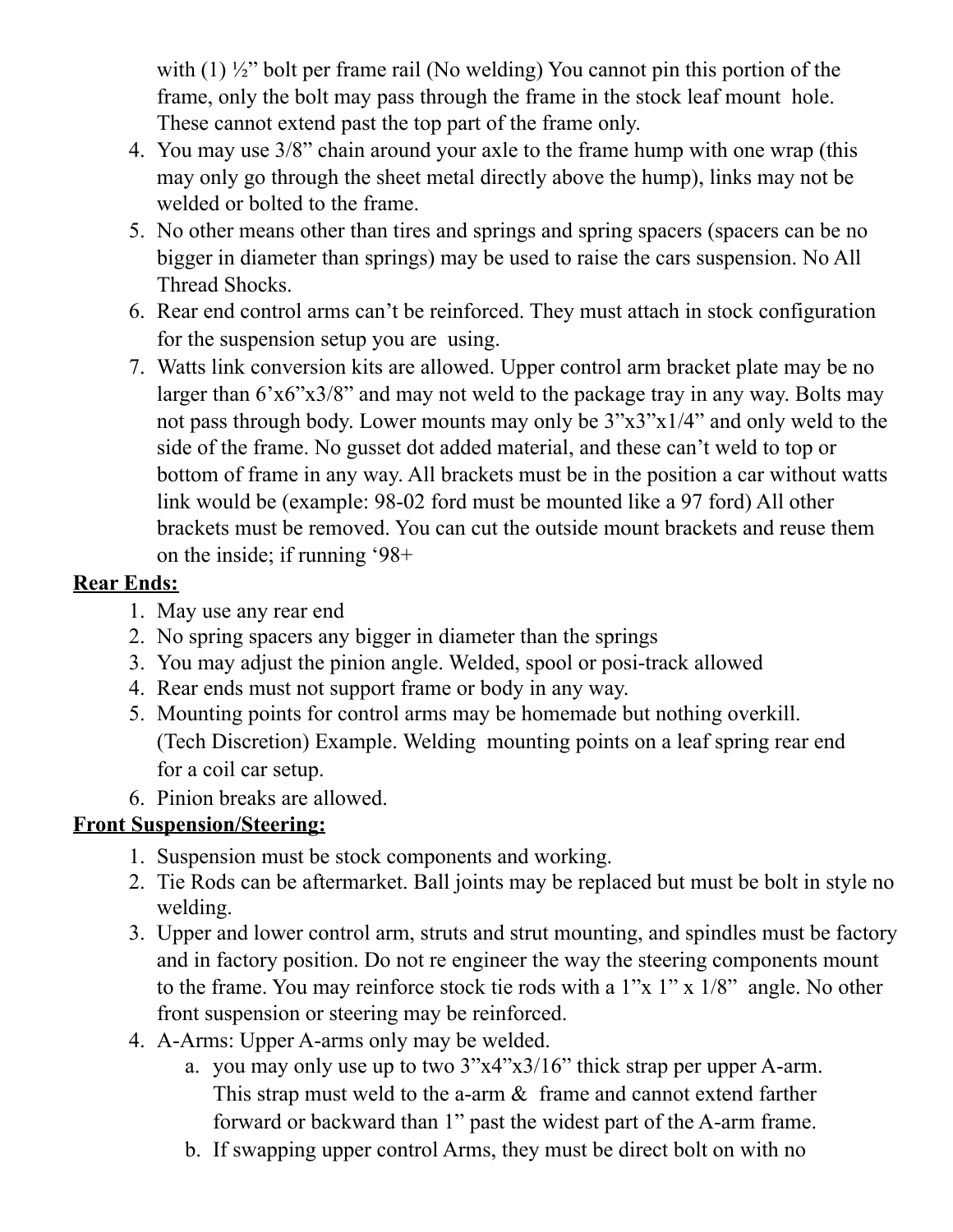manufactured mounts.

- c. A-arm must mount in factory way.
- 5. Steering box May be interchanged, A-arms must remain stock or stock replacement. No hydro steering. 6. Idler Arm & center link must remain stock or interchanged for an idler arm that is off a car that is legal in the class you are running.
- 6. Hubs Must remain stock for the spindle you are using, no aftermarket spindles, hubs or rotors. Brake calipers must remain stock for the stock spindles.
- 7. Spindles must be stock for a car that is legal in the class you are running, with no modifications. Spindles must be factory and in factory position. Must be sedan OEM in origin.
- 8. No all thread shocks

## **Tires:**

- 1. No split rims, studded tires, or foam filled. NO SOLID TIRES! All other tires are allowed.
- 2. Stock Rims only, you may on the outside rim lip add a piece of 1" wide steel welded to the exterior lip only. 8" wheel centers are allowed. No other reinforcements NO BEADLOCKS OF ANY SORT
- 3. Valve stem protectors allowed. Wheel weights must be removed.
- 4. All cars must be able to demonstrate the ability to stop at any time. If your brakes do not work, you will not compete.
- 5. You may not change tires after inspection without the official's consent.
- 6. Steering bump stops can be no bigger than 3/8" od bolt or cold roll and no longer than 4". Can only be welded or bolted on one side.

## **Bumpers:**

The intention of this rule is to allow you to mount the bumpers in such a way that they are less likely to fall off. Upon inspection if it is determined that you have exceeded the intention of the rule you will be given the opportunity to correct it in order to compete, if you are not willing to correct it you will be disqualified. Officials have final say.

- 1. Front Bumpers: Loaded bumpers may be used CAN NOT BE WELDED TO THE BODY. All metal for stuffing bumpers must be on the inside or internal part of the bumper. No metal may be added to the outside of the bumper and bumper must have the factory backing in place. Replica bumpers OK.
- 2. You may run a 5x5x1/4" piece of square tubing for a bumper. Must be hollow, open ended. Can have a 6" point spread over 32" - NO SHARP POINTS.
- 3. Bumpers are interchangeable Stock O.E.M. bumpers off passenger cars may be used (do not need to be fresh)
- 4. Bumpers may be cut so they do not smash into the tires during the event.
- 5. No chrome may be welded to the body if using compression style bumpers.
- 6. Chrome of bumpers may be welded to the inner beam of the compression bumper.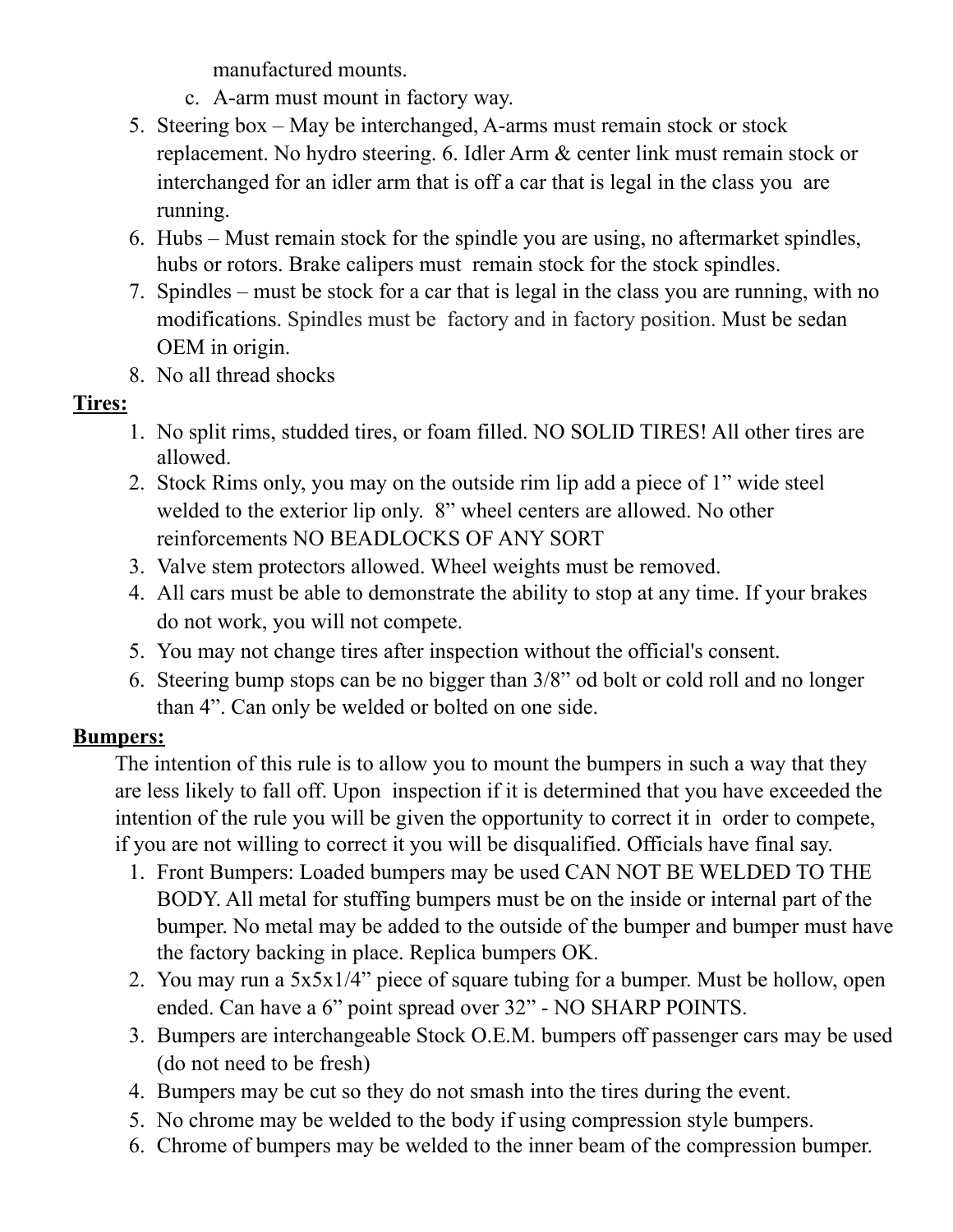- 7. You can weld bumper brackets and shocks to the bumper. You can weld shocks to shock towers. You can collapse shocks, and you can weld the shocks to the towers.
- 8. Cups and/or horns count as brackets.
	- a. Passenger car OEM shock tubes must be used.
	- b. Shock tubes must be on the outside of the frame unless in the frame from the factory.
	- c. Absolutely no welding anywhere on the frame other than the bumper brackets and a arm straps
	- d. You are allowed (1)  $5"x5"x3/8"$  plate per side to mount front bumper. This may be used in any way that you like but must attach to the bumper and may not attach to body. This plate may be used in addition to oem brackets.
- 9. Bumper height not to exceed 22" from the bottom of the bumper to the ground and must be a minimum of 12" from the ground to the bottom of the bumper or frame. Bumpers must be in stock location.
- 10.Bumpers may only be welded to the shock tubes, brackets and/or frame rails. Pending your mounting choice. Brackets must be factory to the vehicle you are running. No interchanging! (1) set of brackets only may be used. Brackets must be in factory shape. You may not shape them in any way.
- 11. Can only extend 10" back on frame. May use  $4$ " x  $15$ " x  $\frac{3}{8}$ " flat plate for a bracket.

## **Rear Bumpers:**

You can stuff the rear bumper with no more than a straight piece of 5x5 square tubing. If the rear bumper is just a factory tin bumper, your square tubing must be in at least 50% of the factory tin bumper. This square tubing and bumper tin may weld to the frame where it touches and can't weld or attach to body. Bracket rules for the rear must follow the same as the front bracket rules.

## **Engines:**

- 1. **Motor** Use motor of choice, motor must be in stock location of the car you are running, within reason approximately 5" from the front edge of the original motor mount on the frame.
- 2. Lower Engine saddle type Cradles with a front plate up to the heads are allowed but must only attach to the engine cross member and not the frame. Engine cradle cannot go any farther back than the front factory motor mount holes on the block. Example on last page of rules.
- 3. If using factory engine type size mounts with rubber bushing, you may weld the pad completely. If you are hard mounting, you are allowed a maximum of 8" per side to hold the motor in. With either style cradle you may also bolt using up to a quantity of  $(4)$  5/8" bolts.
- 4. If trying to mount an engine with an engine cross member and the motor mounts do not line up, you may use (2) 6"X6" X 1/2" plates on the frame engine saddle to attach your engine mounts to. This may not be welded to the outer frame rails.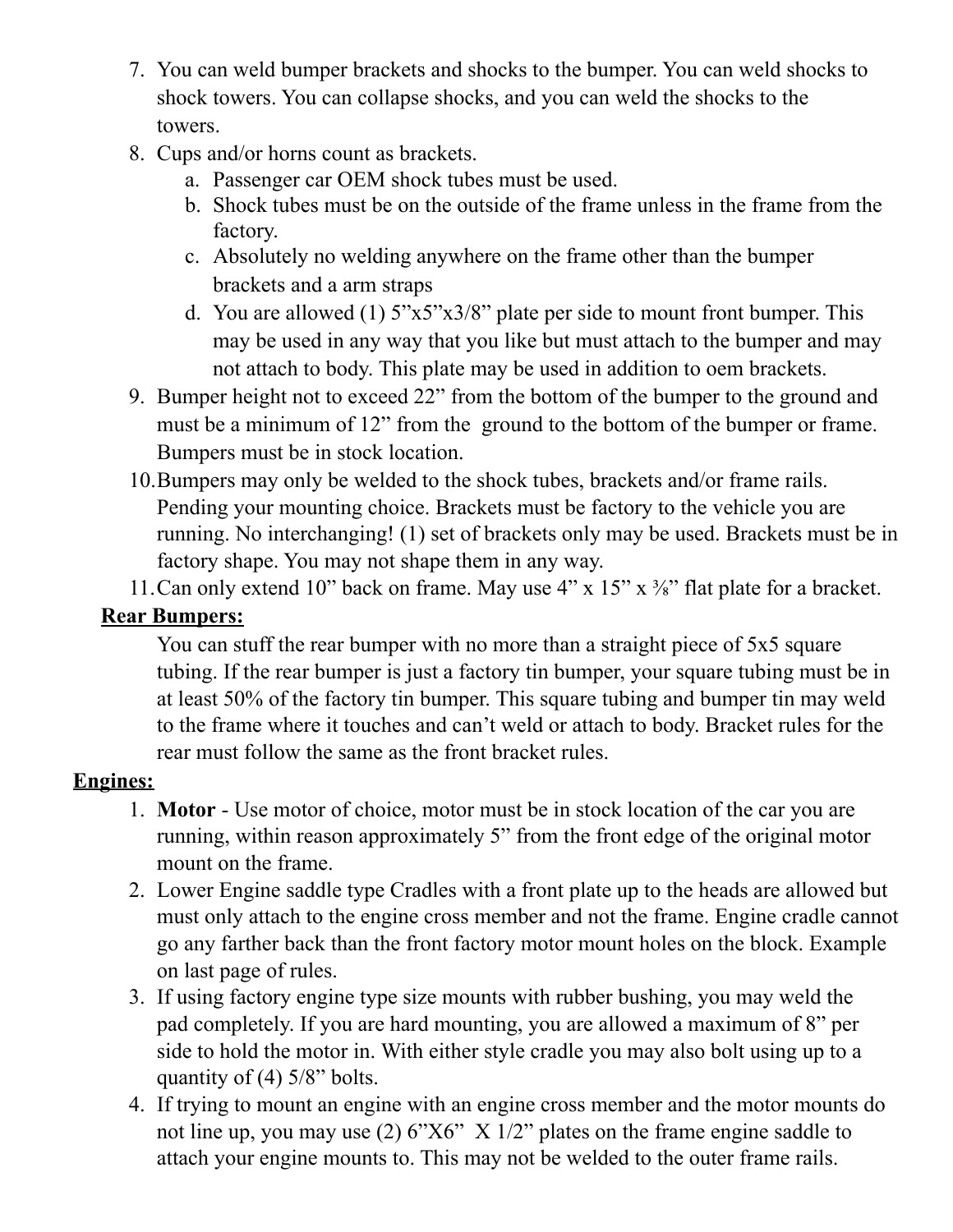- a. If using Stock motor mounts or your motor mounts are broken after a heat, Motor may be fastened with only one strap or chain per side to the top of the factory engine cradle, or you may use one length of 2" x 2" x 3/16" angle bolted to the front of the head area and may be welded within 4" of the A-arm and be welded to no more than 4" on frame/unibody. The 4" weld will take the place of 1 A arm mount.
- 5. There is NO modifications to the frame or engine cross member to fit engines unless it is to cut out for an oil pan or steering clearance, but nothing can be welded back in.
- 6. Distributor and cam sensor Protectors are not allowed. You may cut out the area behind the Distributor or hammer it back for clearance. Dist. cap clamps may be used, but only for holding the cap on.
- 7. Mid Plates (plate between motor and transmission) are not allowed
- 8. You may use a bar between headers above air cleaner max size 3"x3" material, for hood support and to protect air cleaner. May not be any wider than the headers. You may use header protectors. These may only attach to header bar and headers above your intake manifold with a max material size of 5"x5".
- 9. Lower Damper pulley protectors are allowed. Must be no more than ½" thick plate and not more than 1" away from the front of the pulley and may only cover the lower half of the pulley. It may not come in contact with the frame, sway bar, core support etc. the only time it may touch anything is if you are FUBAR. If it is determined that it was used as a wedge you will be DQ'd.
- 10.You may run an aftermarket steel or aluminum bell housing. These may be no wider or taller than the transmission itself and can't attach to anything on frame or body. Transmission braces, steel tail shafts, pan protectors, aftermarket cases will be allowed.
- 11.**Transmission Cross member-** you must run the transmission cross member in the stock location for the car you're building and must be under the stock transmission mount, if using a tube and not a factory cross member you can weld 2" angle iron no thicker than  $\frac{1}{4}$ " no longer than 8" to the side of the frame to support the cross member. You must remove the stock mount if you run the angle iron. If you replace the stock crossmember it can be no larger than 2"x2" material. The crossmember must be one piece and straight from side to side and up and down. The transmission crossmember is the only method the transmission may be tied in. If the cross is bent, bring torch & welder to take pressure off the cross.
- 12.Frame extensions on Cadillac's must not come in contact with cross member, angle iron pieces, or transmission, during, or after the event.

#### **Body:**

## **Body Mounts:**

Body mounts can remain stock or can be swapped with a 7" spacer. Spacers cannot be welded to the frame.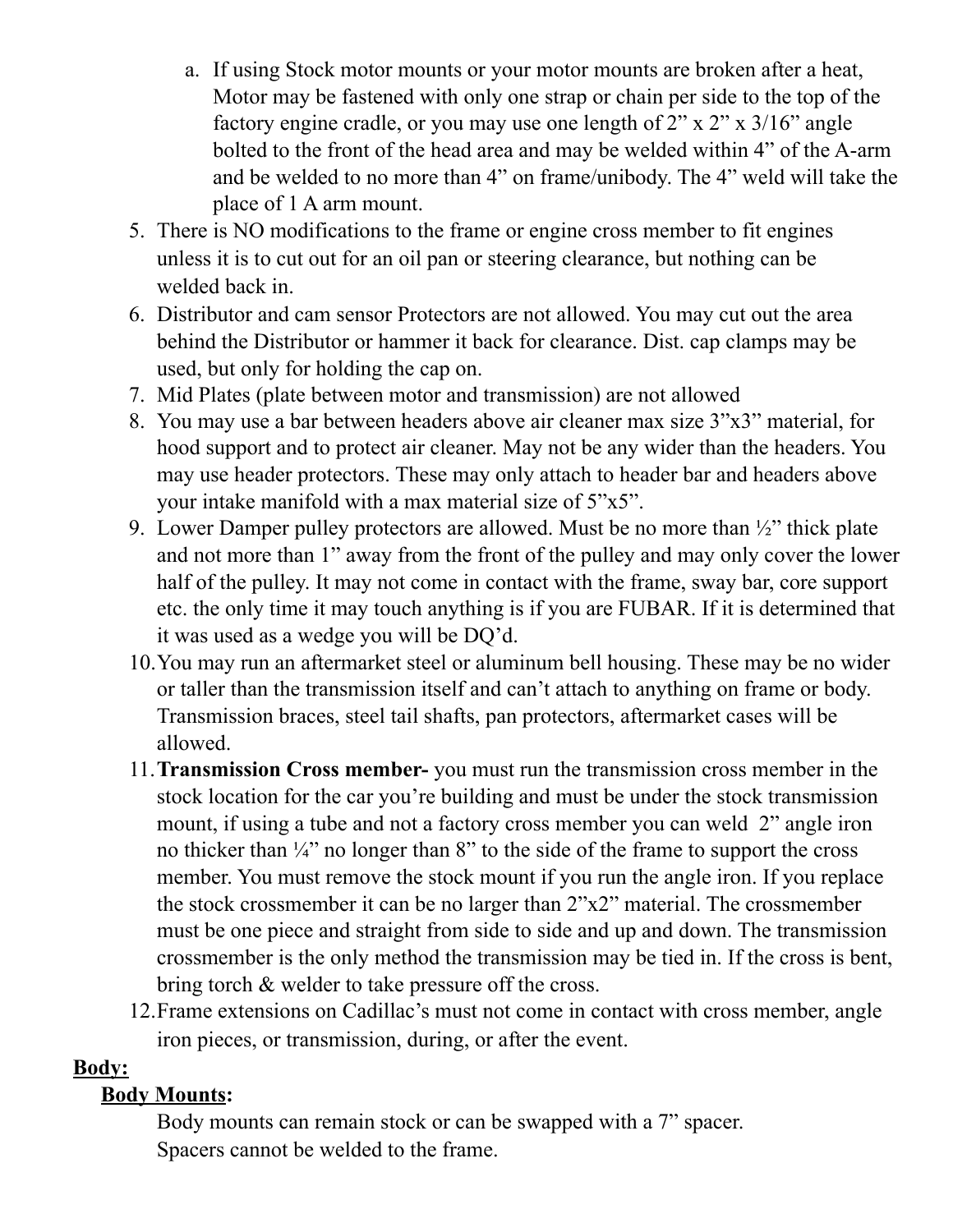## **Body Shaping:**

- 1. Body line creasing is allowed on fenders and rear quarter panels. All fenders, quarter panels, and rear sheet metal above bumper must remain in vertical position. No collapsing or wedging Dove tailing of rear quarter panels and trunks or trunk lid. Can have a 6" dish in trunk lid max (if you're further than 6", bring a jack to correct it)
- 2. No welding of created seams is allowed.
- 3. No welding of any body sheet metal unless specified.

#### **Rust Repair:**

No exterior body sheet metal or engine compartment rust repair. Floorboards will be allowed sheet metal repair to mount battery boxes gas tanks, etc. for safety. Do not cut rust out, and only go 2" beyond rust with new sheet metal. Sheet metal may only be the same thickness or smaller than what you are repairing.

a. Floorboard definition front seat and rear seat area directly behind the cross bar does not include doglegs or wheel wells or fire walls, etc. this is for mounting equipment only.

#### **Doors:**

- 1. No buffing or grinding frames or bodies except where welding is specifically allowed in these rules.
- 2. You may weld your doors & trunk shut with nothing larger than 3" x 3/16 strap or  $\frac{1}{2}$ " round. Must use a 5 on 5 off pattern. If you choose not to weld you may use 1 loop of 3/8" chain in 6 spots per door and 6 in trunk lid. No chains may go around the frame other than rear end hump chain. May also use 3 wraps of #9 wire per spot
- 3. You may smash the inner and outer skin together of the window opening on doors only and weld them solid. No added material.
- 4. Driver's door and driver's side of front windshield may have "netting" for driver's safety. NO other windows may have "netting." You may "double skin" the driver's door for safety; however, it cannot exceed 2" O.D. past the footprint of the driver's door.
- 5. You can add bracing to the exterior side of the driver's door. This bracing must not stick any further out than 2" from the door and may only be 12" tall and must not have any sharp edges. You are also allowed to carry the bracing up to 6" past the exterior door seam either forward or backward.
- 6. You may cut wheel wells for tire clearance. Fenders may be bolted back together with (5)  $3/8$ " bolts or less with 1.25" diameter washers. No rolling your fenders and welding them. If you wrap or fold your fenders around the front of the core support do not exceed (4) 3/8" bolts with 1.25" washers to bolt back to the core support of fender.
- 7. Wagons must remove all rear decking and seat components. All other rules above must be followed.
- 8. All front clips-dog houses must mount in factory position with factory mounts. Must be family to family. (GM-GM /FORD-FORD)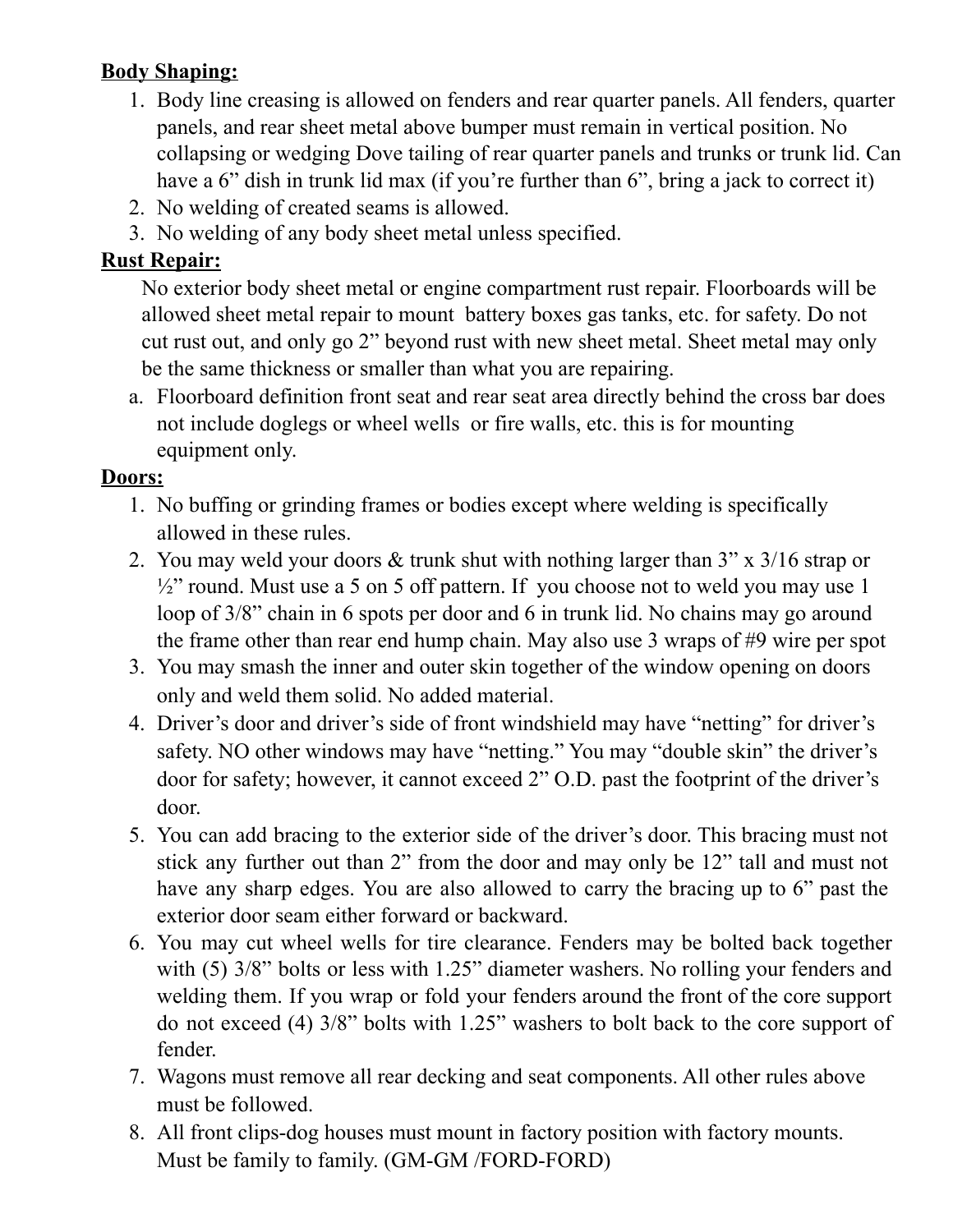## **Radiators, radiator supports:**

- 1. Only OEM style passenger car radiators may be used. Aluminum racing radiators of the same style may be used.
- 2. Radiator must be attached to the core support. Radiators may be mounted in such a way to hold the radiator in place, not strengthen the core support.
- 3. No radiator guards allowed, or spray foam may be used.
- 4. You may not add cooling capacity. No supplemental cooling devices allowed (electric fans are allowed).
- 5. Front core support cannot be moved back from its factory location. It must stay bolted to the fenders the same way that it came from the factory.
- 6. You may have up to 1" all-thread, it may go from the hood to the frame, but must go through the front body mounts, this may be welded to the frame after it passes through the body mount but may not be nutted underneath the body mount if it is welded. All threads are allowed 3"x3" washers. Also a 5"x5" washer may be used on top of core support and may be welded to core support.
- 7. You are allowed a 3"x3" core support spacer no taller than 6". Only (1) per side to be used as just that - A SPACER! These may be welded to the frame or body not both and only welded with a ½" bead of weld around the square tubing. Do not make a way for these to be anything but a spacer. Must be vertical.
- 8. Radiator core support seam welding is NOT allowed. Only slight modifications due to bumper brackets for mounting core support back into the original position is allowed, Officials discretion.
- 9. Radiator supports may not be welded to the frame, bumper brackets, bumpers or anything else.
- 10.If using a condenser to protect the radiator, it may be tie wired OR BOLTED WITH MAX OF (6) 3/8 BOLTS to the core support only.
- 11.No spray FOAM fill can be used.

## **CAGES & DOOR BARS:** Official's discretion on all parts of cage

- 1. All cage material must be no larger than 6" O.D. other than side bars. These can be as high as you'd like but must be 4" from the floor and no higher than the door top where the window would roll down into. Unless specified for a specific rule smaller. It must also be a minimum of 4" off the floor everywhere
	- a. except the down legs going straight down. No cage material may be within 6" of the firewall and be a minimum of 4" off the transmission tunnel. All bars must be straight. Side cage Bars may not be any longer than 72" and must follow the gas tank 4" inch rule to any sheet metal in front, rear, and floor.
- 2. You may weld a bar behind the seat from doorpost to doorpost, it can be an X do not connect directly to frame, and you may also have a single bar (with no extensions), across your dash area to replace your dash. Side door bars may not go past the front dash or rear seat bar. You may run a bar connecting the dash bar and rear seat bar inside of the front doors only.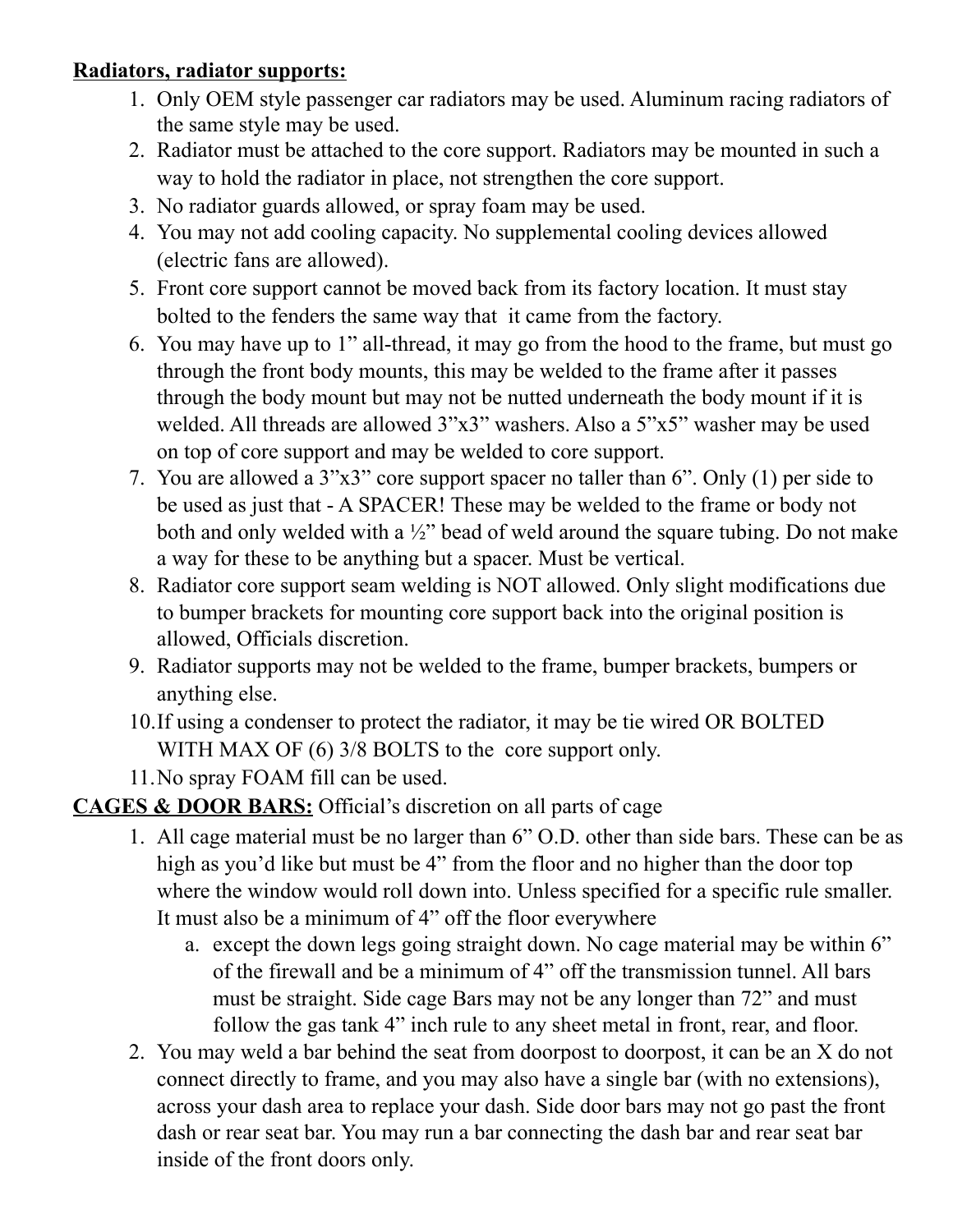- a. For driver foot safety and to protect batteries, you may put a down bar on the driver's door and passenger door, must be vertical and can be welded to the body only. May not be any more forward than the inside front edge of the door. Max size 3"x3".
- 3. You may run a total of 2 down bars from the rear seat cage bar to the floor only, all down bars must be vertical. ONLY THE 1 BAR FOR DRIVERS DOOR AND PASSENGER FRONT DOOR AND ONLY THE 2 DOWN BARS OFF THE HALO ALL OTHER DOWN BARS WILL BE CUT
	- a. Back of seat cage cross bar, including roll bar, must be placed above the rear side of the foot well kick up directly behind front seat.
	- b. All Down bars may not be in larger than 3"x3" going to body and must be 4" away from any body mount. These can't in any way weld to or touch the frame.
- 4. You must have a roll loop/Halo behind the seat, above the rear seat bar; this may extend to the floor as your rear seat down bar, not in addition to, following rule 4.
- 5. You may also weld a steering column to the cage.
- 6. **Gas Tank Protector -** You may run a gas tank protector. It cannot attach to anything other than your cage. It must be centered between your frame humps. It cannot exceed 36" wide ID. It must be a full 4" away from rear sheet metal, which cannot be removed. The bracing must be 4" above and away from all sheet metal, and rear window bar which cannot be removed, and using two bars running front to back of the car from the seat bar with a connecting bar behind the gas tank, the connecting bar must be 4" from the rear seat back sheet metal. You may have one gusset per side from the seat bar to the gas tank side bars. Any other bars will be removed. All bars must face towards front of car
- 7. Gas Tank Protector on wagons may not go any further back then the beginning of rear frame humps. This will be determined from where the sheet metal inside goes up for the hump. This rule may not be pushed or you will cut!

## **Hood and Trunk:**

- 1. Be prepared to remove your hood for inspection.
- 2. Trunk Lid and Hood must be 100% in stock location, hood must be able to open
- 3. Any cutouts in hood may be bolted back together with 3/8" or less bolts and 1.25" diameter washer no more than a total of 8 bolts allowed to pinch the hood sheet metal back together. You may cut multiple holes but do not exceed the 8 bolts.
- 4. Hood may be secured by a total of (6) 1" all thread. The 2 at the core support, and 4 more. Only the 2 at the core support can go to or through the frame. The rest have to be sheet metal to sheet metal and cannot exceed 8" in length. (2) 5"x5" washer may be used per bolt.
- 5. You may use 2"x5"x1/4" angle iron to mount hood. One welded on fender and one welded on hood, back to back using a max of  $(2)$   $\frac{1}{2}$ " bolts per spot. You may mix&match hood securements but you may only have 6 spots max including front all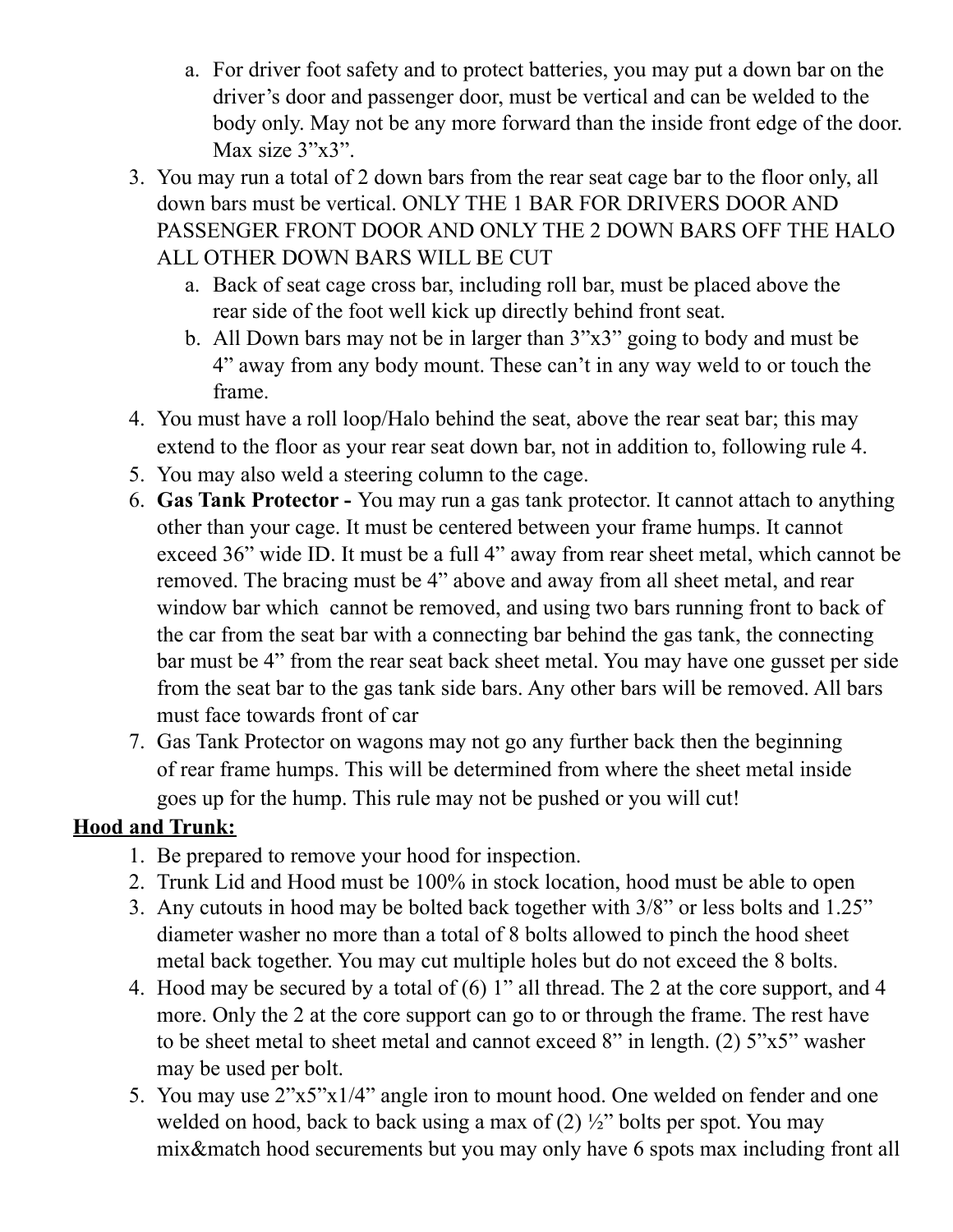threads.

- 6. You can fold hoods or trunk lids over. Trunk lids must be stock shape but may be folded in but keep it clean. Rear fenders see BODY #1. No collapsing or wedging of rear quarter panels and trunks or trunk lid. We will allow a 6" well or dish on the top of the quarter panel on the trunk for pre-creasing, the 6" rule also applies to dove tailing/canoeing, you may cut out sheet metal also.
- 7. No welding of created seams is allowed.
- 8. Trunk seems may be welded with no larger than 3"x3/16" strap or bolt the lid down with no larger than  $3/8$ "x2" bolts with 1.25" od washer. Must be welded or bolted in a 5 on 5 off Pattern. DO NOT WELD SOLID. 6 spots of chain or #9 can be used if you choose not to weld.

## **Windshield Bars and Firewall:**

- 1. **Firewall –** You can lay the firewall flat by cutting reliefs and pounding flat. If you shape the firewall or weld it to reinforce it, you will cut the firewall out anywhere it is deemed to be reinforced. If you add any metal to the firewall you will be loaded without the opportunity to fix it.
- 2. **Window Bars -** For safety, all cars must have (2) windshield bars extending from the roof of the car to the firewall/dash, material can be no bigger than 3". No more than 6" of material allowed on the roof and no more than 6" of material allowed on the firewall. May not be connected to the dash bar, only sheet metal. Do not go over 6" on roof or firewall or you will cut. Must be min of 16" off the pillars.

a. You may connect the bars with no more than quantity (2) flat straps horizontally.

3. One rear windows bar placed off the center of the roof. Bar may not be longer than 30" long by 2" x 2" O.D. Bar may only be attached by welding directly to the sheet metal or with a mounting plate no bigger than 4" x 4" x 3/16" angle or plate on the roof, cowl, speaker deck or trunk. If using rear window bar in a Station Wagon tailgate windows are treated as a rear window, while the tailgate itself is considered a trunk, but must be mounted at the top of the tailgate, and the tailgate must be in original closed position. If your window opening is larger than 30" than you must mount the bar with the mounting plate being within 1" of the window opening.

a. Window bars may not be attached to the halo bar or any cage components.

## **Fuel Tank, Oil Coolers, & Transmission Coolers:**

- 1. Original gas tanks must be removed.
- 2. Metal Marine type tank, metal fuel tank or derby type metal fuel tank is highly recommended.
- 3. Place fuel cell behind driver's seat or in the center of the car where the back seat used to be. Must be securely mounted behind the driver's seat with bolts, metal straps, or chain. No seat belts or pull tie straps may be used. No other source of gas inside the car at all.
- 4. Fuel lines must run inside the car, not under the car along the frame unless they are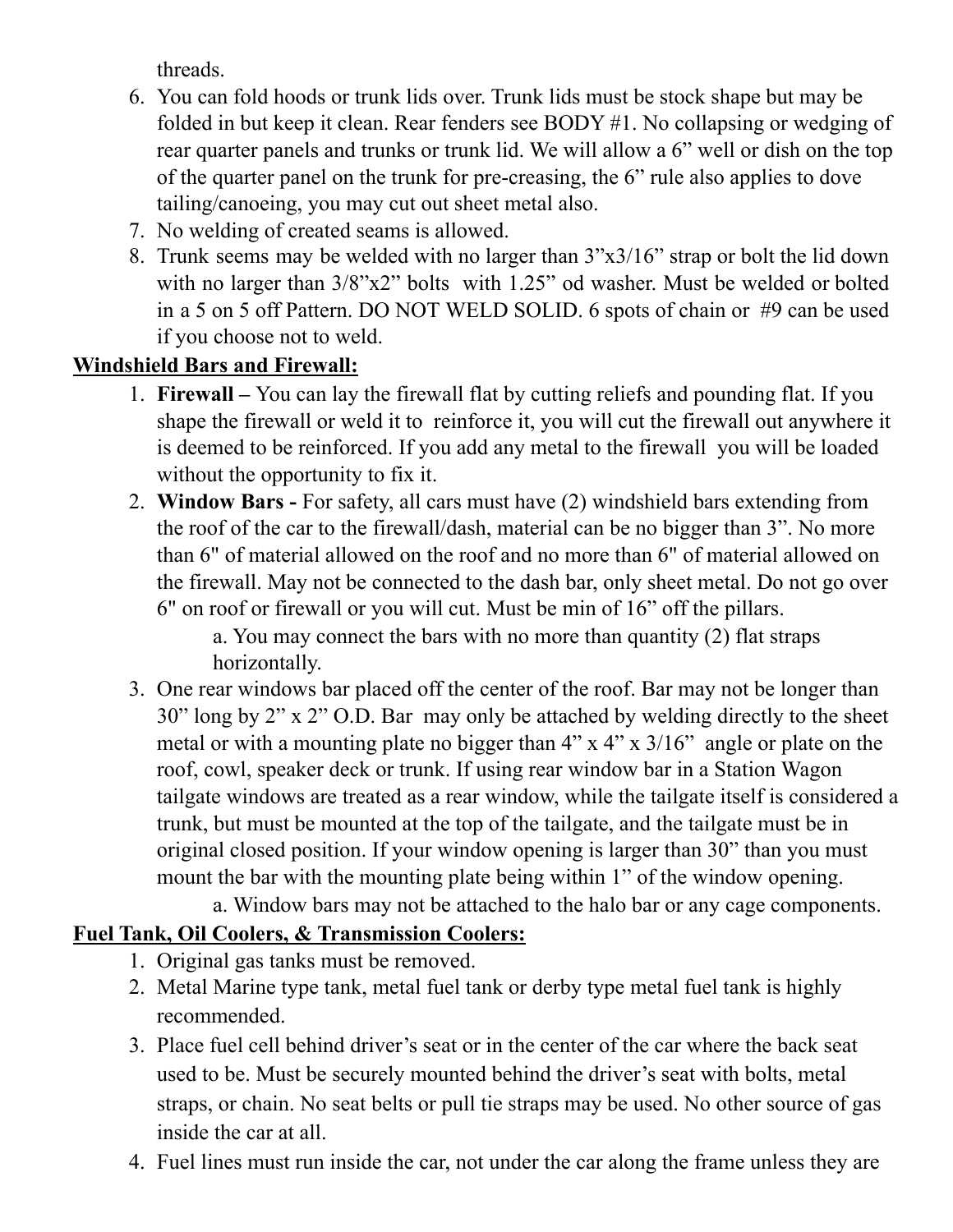factory. Fuel line must be inside a protective line within the engine compartment.

- 5. Transmission and fuel coolers are allowed. These coolers cannot be placed to reinforce the car. No bolts may extend through the frame to create a body mount.
- 6. If you are not using a gas tank protector, the fuel cell and tranny cooler protector must be 4" away from the rear sheet metal.
- 7. NO exotic fuels may be used (methanol, alcohol, etc)

## **\*\*\*IF USING AN ELECTRIC FUEL PUMP, YOU MUST BRING IT TO INSPECTORS ATTENTION AT TECH\*\*\***

## **BATTERIES:**

- 1. Batteries must be moved to passenger front floorboard. They must be properly secured and covered, unless you are using a gel cell battery. Up to (2) 12-volt Batteries may be used.
- 2. Battery box must be made from metal! It must be bolted to the floor. Bolts may not go through or around the frame. Seatbelts or pull type tie downs may not be used.
- 3. Rusted out holes in your floor sheet metal may be patched where components will be mounted or for driver's safety with sheet metal only. You may not patch clean and solid floors.
- 4. All body mounts must be visible.

#### **#9 Wire:**

1. You may #9 wire your frame rail to frame rail behind rear tires. This may only go to the frame with a max of 3 loops. No welding is allowed

#### **03 and Newer Fords if allowed:**

- 1. All steering components must be completely stock
- 2. Aluminum cross member must be used.
- 3. Engines must be put in using brackets that can't be welded to the frame in any way. Use a maximum  $6"x6"x12"x1/4"$  angle iron and bolt them to the top two a-arm bolts. You may weld steel off those to create a surface for your motor mounts to weld to.
- 4. You may change upper arms and spindles to a different stock set that is off a car allowed to run in this class.
- 5. Watts link. Follow above watts link rules.
- 6. Before building an 03 and newer ford, please be sure that it's allowed to run in the show you're building for.
- 7. We will allow a direct bolt in cradle (NO welding)
- 8. Only a arm forward welding
- 9. To mount a steering box, you can use 3" of weld per bolt to mount a sleeve for bolt.